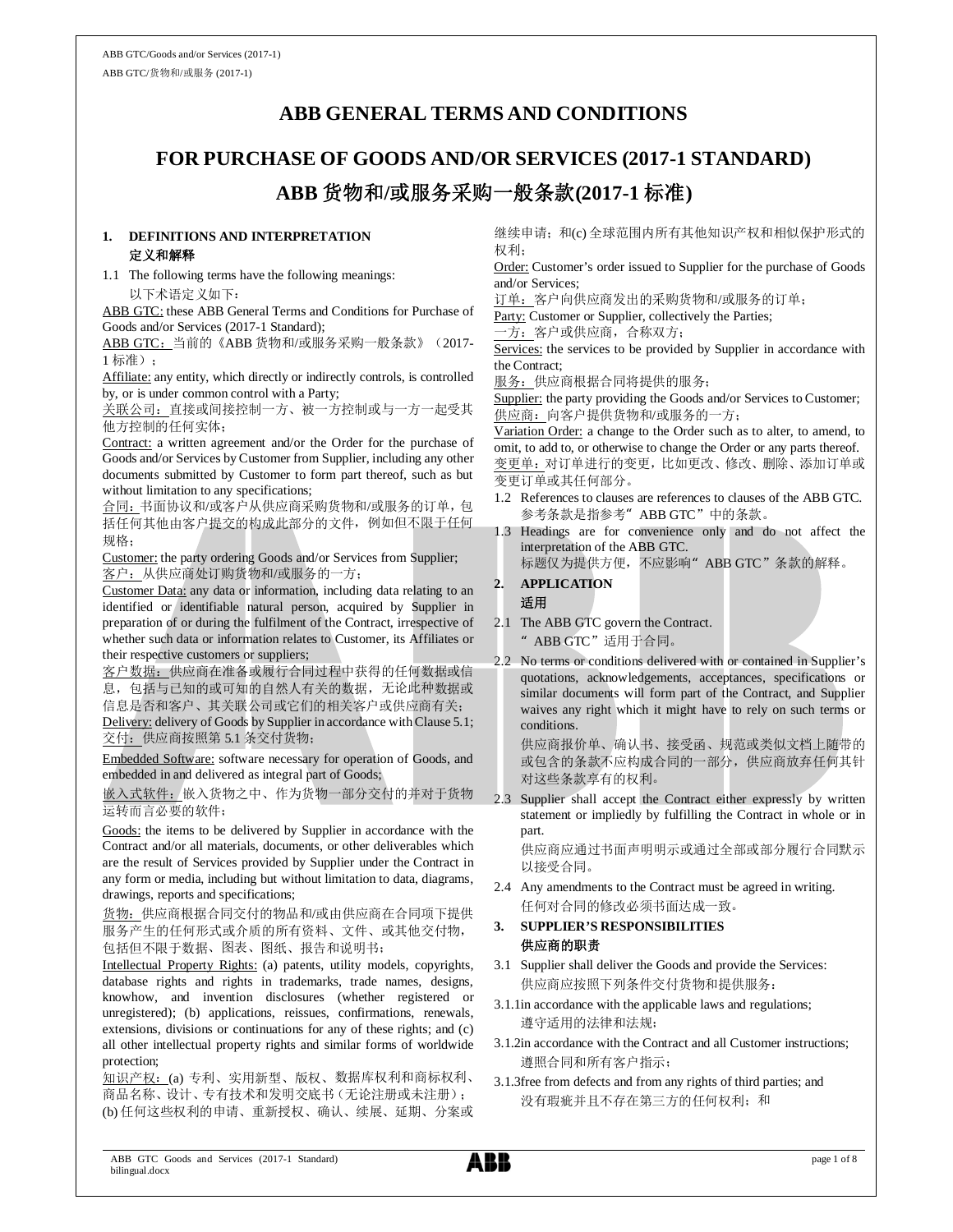#### ABB GTC/Goods and/or Services (2017-1) ABB GTC/货物和/或服务 (2017-1)

3.1.4fit for any particular purpose specified in the Contract or, in absence thereof, fit for the purposes for which such Goods and/or Services would ordinarily be used.

适合于合同中载明的任何特别目的,如未载明,则适合于货 物和/或服务的通常使用目的。

3.2 Supplier shall ensure that the Goods are packed according to industry standards and in a manner adequate to preserve and protect the Goods.

供应商应确保货物根据行业标准和以足以保存和保护货物的 方式包装。

3.3 When Customer identifies quality related issues on the part of Supplier, Customer will notify Supplier thereof. Notwithstanding other remedies available to Customer under the Contract, Customer may instruct Supplier to undertake at Supplier's risk and expense an analysis into the root cause(s) of the quality related issues; such analysis being undertaken and reported to Customer within ten (10) calendar days of the notification of the quality related issue(s). Customer reserves the right to undertake an audit of Supplier based on the results of the root cause analysis or where Supplier fails to comply with this Clause.

当客户发现供应商有与质量相关的问题,客户将通知供应商。 尽管合同下客户享有其他的救济措施,客户可以指示供应商 自担风险和费用对质量相关问题的根本原因进行分析;此种 分析应自客户发出质量相关问题的通知之日起的十(10)个 日历日内做出并报告给客户。客户保留基于供应商根本原因 分析结果或在供应商未遵守此条款时对供应商进行审计的权 利。

3.4 Customer may issue Variation Orders to Supplier, and Supplier shall carry out such Variation Orders. If any Variation Order cause an increase or decrease in the cost of, or the time required for the performance of, any Services or Goods, an equitable adjustment shall be made in the purchase price and/or Delivery schedule in writing. Any Supplier claim for adjustment under this Clause will be deemed waived unless asserted within thirty (30) calendar days from Supplier's receipt of the Variation Order. Variation Orders requested by Supplier only become effective after written confirmation by Customer.

客户可向供应商下达变更单,且供应商应履行此种变更单。 如果变更单构成任何服务或货物的费用或履行时间的增加或 减少,应通过书面形式对采购价格和/或交付时间表进行公平 的调整。除非供应商自收到变更单起三十(30)个日历日内 主张,否则供应商将被视为放弃任何在此条款下对调整的要 求。供应商要求的变更单仅在由客户书面确认后才有效。

3.5 Supplier must not suspend the Delivery of any Goods or the provision of any Services.

供应商不得推迟任何货物的交付或服务的提供。

3.6 Supplier assumes full and exclusive responsibility for any occupational accident or disease occurred to its employees and its subcontractors in relation to the provision of the Goods and/or **Services** 

供应商对其员工和其分包商发生的与提供货物和/或服务有 关的任何职业事故或疾病承担完全的排他性的责任。

3.7 Supplier is solely and exclusively responsible for any claims and/or lawsuits filed by its employees and/or subcontractors, and shall, without any limitations, defend, indemnify and hold Customer harmless from and against any claim, proceeding, action, fine, loss, cost, damages and expenses arising out of or relating to any such claims and/or lawsuits, and any noncompliance with legislation, regulations, codes of practice, guidance and other requirements of any relevant government or governmental agency applicable to Supplier, its employees or subcontractors. Supplier undertakes to appear in court at its own cost if requested by Customer, acknowledging its status as sole and exclusive employer, and to provide Customer with all requested documentation and information necessary to ensure proper legal defence of Customer in court.

供应商单独及排他性地对由其员工和/或分包商提起的任何 索赔和/或诉讼负责,且应无限制地为客户辩护、赔偿客户并 使客户免受由任何此种索赔和/或诉讼,和任何违反法律、法 规、规范、指引和其他任何适用于供应商、其员工或分包商 的相关政府或政府机构的要求而导致或与其有关的任何索赔、 诉讼、行动、罚款、损失、费用、损害和支出。供应商承诺, 如客户要求,其会自担费用出庭,并承认其单独和排他性的 雇主身份,并向客户提供保证能使客户在法庭中有适当的法 律辩护的所有所需文件和信息。

3.8 Customer is authorized to make any payments due to Supplier's employees and subcontractors providing Goods and/or Services under the Contract, in order to avoid lawsuits, liens or encumbrances. Such payments may be made through withholding Supplier's credits, offsetting or in any other way. Supplier shall provide any support requested by Customer with regard to such payments and indemnify Customer for any payments made.

为避免诉讼、留置或抵押,客户被授权向合同项下提供货物 和/或服务的供应商的员工和分包商支付任何到期款项。此种 付款通过扣除给予供应商的信用额度、抵消或任何其他方式 来进行。供应商应应客户要求提供关于此种付款所需的任何 支持且对客户进行补偿。

## **4. PAYMENT, INVOICING** 付款、开票

4.1 In consideration of the Goods delivered and/or the Services provided by Supplier in accordance with the Contract, Customer shall pay to Supplier the purchase price stated in the Contract provided the invoice fulfils the requirements defined by Customer. 作为供应商按照合同交付货物和/或提供服务的对价,客户应 向供应商支付合同中载明的采购价格,前提是发票满足客户 的要求。

4.2 Supplier shall submit invoices in an auditable form, complying with applicable laws, generally accepted accounting principles and the specific Customer requirements, containing the following minimum information: Supplier name, address and reference person including contact details; invoice date; invoice number; Order number and Supplier number; address of Customer; quantity; specification of Goods and/or Services; price (total amount invoiced); currency; tax or VAT amount; tax or VAT number; Authorized Economic Operator and/or Approved Exporter Authorization number and/or other customs identification number, if applicable; payment terms as agreed. 供应商应遵照适用的法律、通用会计准则和客户的具体要求 提交可供审计的发票,并至少包含下列信息:供应商名称、 地址和联系人包括详细联系信息;发票日期;发票号码;订 单号码和供应商编号;客户地址;数量;货物和/或服务规格; 价格(开票总价);货币;税款或增值税金额;税号或增值税 编号;认证经营者和/或经批准的出口商授权号和/或其他海关 识别码,如适用;约定的支付条件。

4.3 Invoices must be sent to the billing address specified in the Contract.

发票必须发送至合同中载明的账单地址。

4.4 Customer shall pay the invoice in accordance with the payment terms agreed in the Contract.

客户应根据合同约定的付款条款付款。

4.5 Customer will reimburse expenses only at cost and to the extent agreed in writing.

客户仅将针对成本价以及书面约定的价格支付费用。

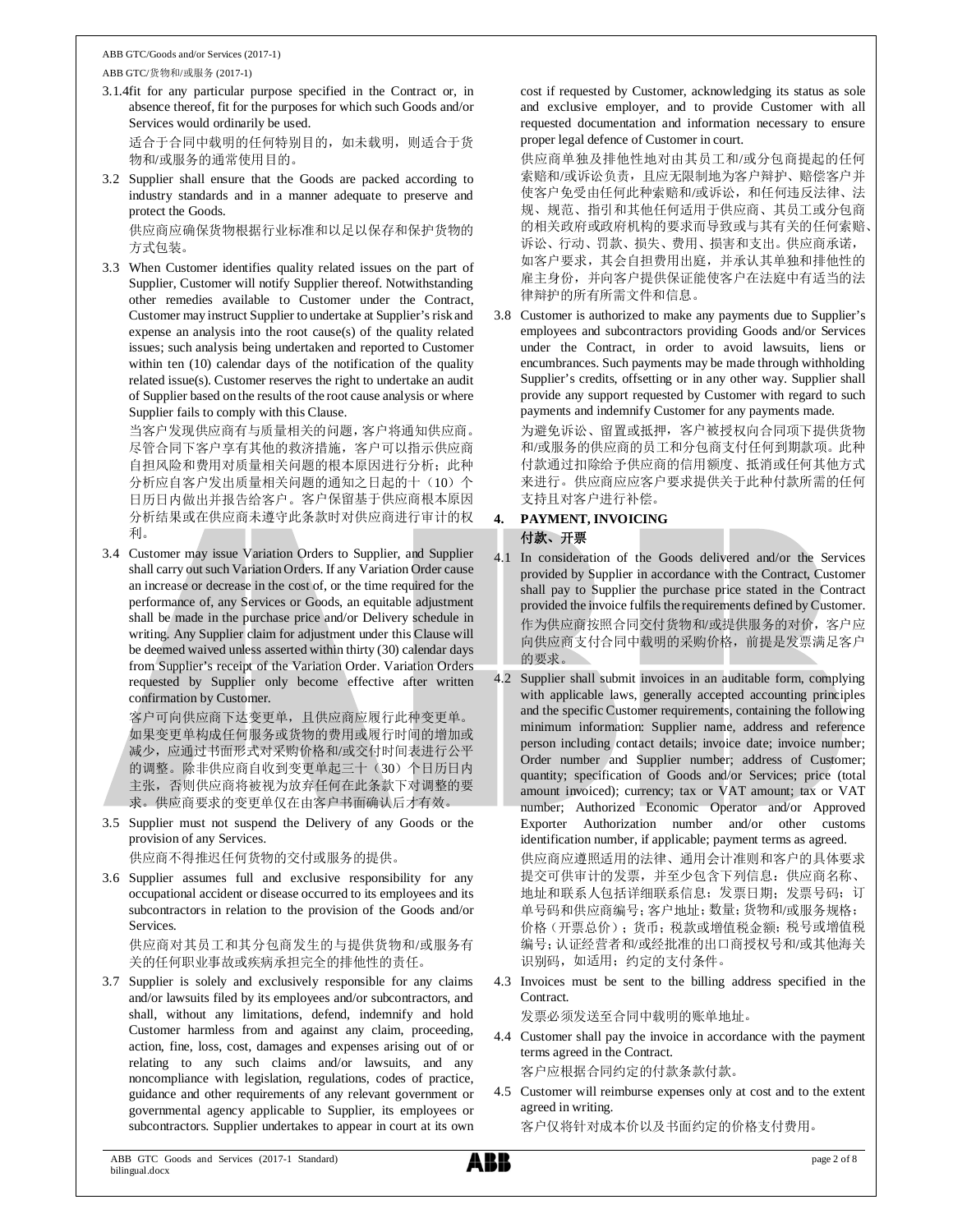ABB GTC/货物和/或服务 (2017-1)

4.6 Services charged on the basis of hourly rates require written confirmation of Supplier's time sheets by Customer. Supplier shall submit such time sheets to Customer for confirmation as may be instructed by Customer but latest together with any related invoice. Confirmation of time sheets cannot be construed as acknowledgement of any claims. Customer is not obliged to pay invoices based on time sheets which are not confirmed by Customer in writing.

以小时收费的服务需要客户书面确认供应商的工时表。供应 商应按照客户指示向客户提交此种工时表以供确认,但最迟 应与任何相关发票一同提交。对工时表的确认不被解释为对 任何索赔的确认。客户没有义务对未经客户书面确认的工时 表进行结账。

4.7 Customer reserves the right to set off or withhold payment for Goods and/or Services not provided in accordance with the Contract.

客户有权抵销,或客户有权扣减未遵照合同规定所供货物和/ 或服务的款项。

- **5. DELIVERY, PERFORMANCE OF SERVICES** 交付,履行服务
- 5.1 Unless agreed otherwise in the Contract, the Goods shall be delivered in accordance with INCOTERMS 2010 FCA, to the place defined in the Contract or, if no such place has been defined, to Customer's place of business.

除非合同中另有约定,货物应根据《国际贸易术语解释通则 2010》FCA术语交付至合同中载明的地点,如未载明该地点, 应交付至客户营业地点。

5.2 The Services shall be provided at the place specified in the Contract or, if no such place has been specified, at Customer's place of business.

应在合同中载明的地点提供服务,如未载明该地点,应在客 户营业地点提供该服务。

- 5.3 Supplier shall provide no later than at the time of acceptance of the Contract the following minimum information: number of packages and contents, the customs tariff numbers of the country of consignment, and the countries of origin for all Goods. For controlled Goods, the relevant national export control numbers must be indicated and, if the Goods and/or Services are subject to U.S. export regulations, the U.S. Export Control Classification Numbers (ECCN) or classification numbers of the International Traffic in Arms Regulations (ITAR) must be specified. Proofs of preferential origin as well as conformity declarations and marks of the country of consignment or destination are to be submitted without being requested; certificates of origin upon request. Supplier shall state the Order number on all invoices (in particular but not limited to commercial, pro forma or customs invoices). 供应商应不迟于在接受合同时至少提供以下信息:包裹数量 和容量、起运国的海关关税号,所有货物的来源国。对于受 监管的货物,必须注明相关的国家出口控制号,如果货物和/ 或服务须遵守美国出口法律,必须注明《美国出口控制分类 编号》(ECCN)或《国际武器贸易条例》(ITAR) 分类号。无需 要求,应提交优惠原产地证明、合规申报和起运国或目的国 标志;一经要求,提交原产地证明。供应商应在所有发票上 注明订单编号(特别是但不限于商业、形式或海关发票)。
- 5.4 The Goods shall be delivered, and Services shall be provided during Customer's business hours unless otherwise requested by Customer.

除非客户另有要求,否则应在客户的营业时间内交付货物, 提供服务。

5.5 Upon Delivery, Supplier (or its appointed carrier) shall provide Customer a delivery note and any other required export and import documents not mentioned in Clause 5.3. If Customer has approved

partial delivery, such delivery note shall also include the outstanding balance.

交付时,供应商(或其指定承运人)应向客户提供交货单和 任何第 5.3 条中未提及的其他所需的出口和进口文件。如果 客户批准部分交付,则交货单应包含剩余未交付的数量信息。

5.6 Ownership of the Goods passes to Customer at Delivery. To the extent that the Goods contain Embedded Software, ownership of such Embedded Software will not pass to Customer, but Supplier shall grant, or  $-$  as applicable  $-$  shall procure that the third party owner grants, Customer and all users a worldwide, irrevocable, perpetual, transferable, non-exclusive, royalty-free right to use the Embedded Software as integral part of such Goods and/or for servicing either of them.

货物的所有权在交付时转移给客户。如果货物包含嵌入式软 件,相关嵌入式软件的所有权不转移给客户,但是对于作为 货物一部分和/或服务于其中任一的嵌入式软件,供应商应授 权或应使第三方所有者授权(如适用)客户和所有用户全球 性的、不可撤消的、永久性的、可转让的、非排他性的、免使 用费的使用嵌入式软件的权利。

### **6. ACCEPTANCE**

### 验收

6.1 Delivery of Goods or provision of Services may not be deemed to be acceptance of such Goods or Services by Customer. Customer shall have reasonable time to inspect or test the Goods and/or Services and to report any defects to Supplier. If a defect in the Goods and/or Services was not reasonably detectable during the inspection, Customer shall have reasonable time to provide notice of such defect after it has become apparent and/or to reject the Goods and/or Services.

交付货物或提供服务不应被视为客户接受此种货物或服务。 客户应有合理时间检验或测试货物和/或服务和向供应商报 告任何瑕疵。如果货物和/或服务的瑕疵无法在检验中被合理 察觉,则在该瑕疵变得明显之后客户应有合理时间就此种瑕 疵发出通知和/或拒绝货物和/或服务。

6.2 The Parties may agree on a certain acceptance procedure, in which case acceptance will be subject to Customer's written acceptance statement. Supplier shall inform Customer in writing within a reasonable time period in advance when the Goods and/or Services are ready for acceptance.

双方可以约定某种验收程序,客户发出书面验收声明视为接 受。供应商应在合理时间内就货物和/或服务可供验收的时间 事先书面通知客户。

6.3 Customer may enforce any remedy defined in the Contract for any rejected Goods or Services.

客户可以针对任何被拒绝的货物或服务采取合同中载明的任 何救济。

#### **7. DELAY** 延迟

If the Delivery of Goods or the provision of Services does not comply with the agreed date(s), Customer may:

如果交付的货物或提供的服务未遵守约定的日期,客户可以:

- 7.1 terminate the Contract in whole or in part; 全部或部分终止合同;
- 7.2 refuse any subsequent delivery of the Goods or provision of the Services;

拒绝任何后续交付的货物或提供的服务;

7.3 recover from Supplier any expenses reasonably incurred by Customer in obtaining the Goods and/or Services in substitution from another supplier;

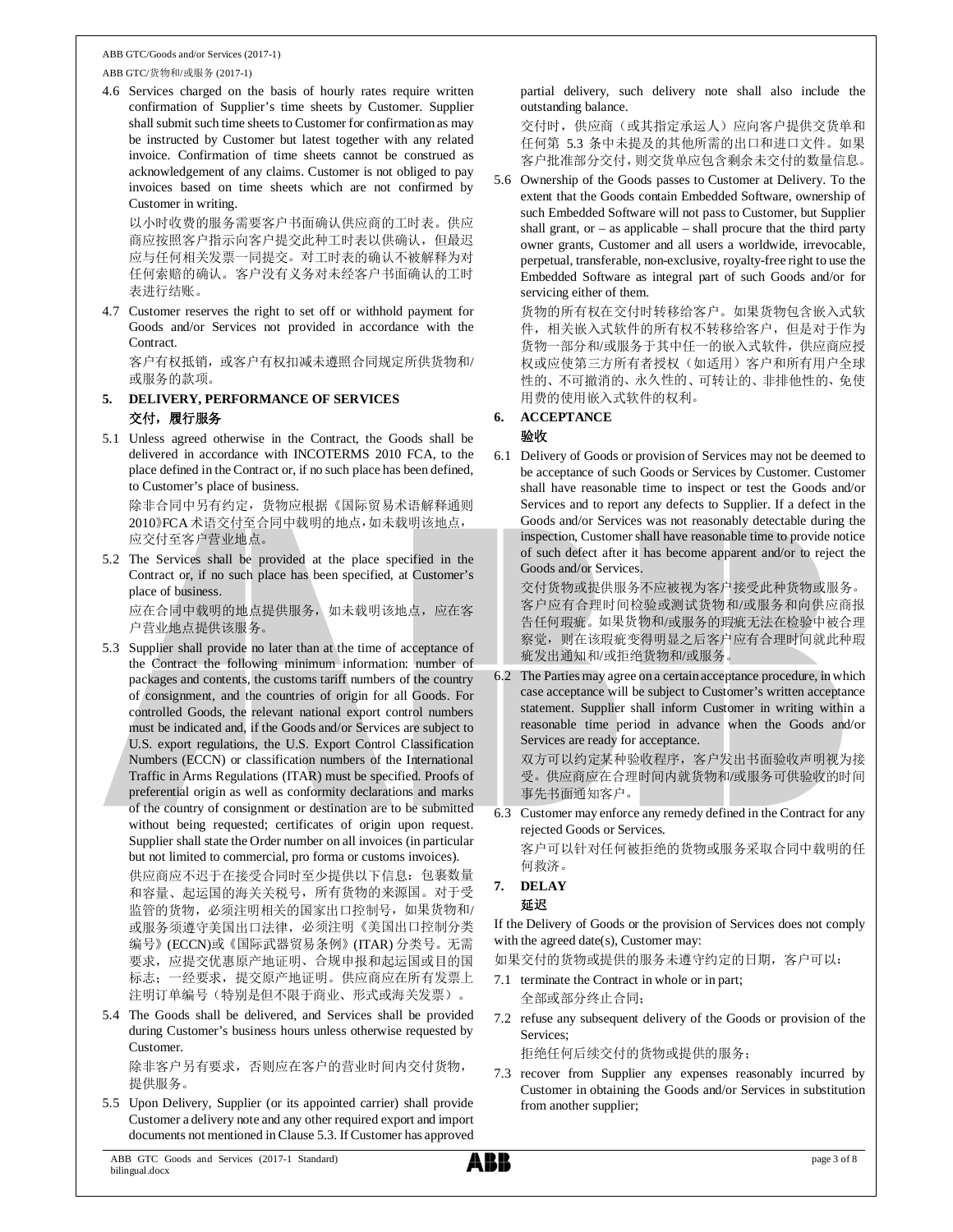ABB GTC/货物和/或服务 (2017-1) 要求供应商赔偿客户从其他供应商处获得替代货物和/或服 务合理产生的任何费用;

- 7.4 claim damages for any cost, loss, expenses and liquidated damages incurred by Customer which are attributable to Supplier's delay; and 就可归因于供应商延迟的任何成本、损失、费用和违约金进
- 行索赔;和 7.5 claim liquidated damages as agreed in the Contract.
	- 按合同约定要求违约金。

## **8. WARRANTY AND REMEDIES** 质保和救济

- 8.1 Supplier warrants that the Goods and/or Services comply with the Contract, including but without limitation to Supplier's responsibilities as defined in Clause 3.1. 供应商保证货物和/或服务符合合同,包括但不限于第 3.1 条 中定义的供应商责任。
- 8.2 Supplier warrants that the Goods are new and unused at the date of Delivery and remain free from defects during the warranty period.

供应商保证货物在交付日是全新未用的,并在质保期内无瑕 疵。

- 8.3 The warranty period is twenty four (24) months from Delivery. 质保期为交付后二十四(24)个月。
- 8.4 In case of breach of any warranty which is not remedied within forty eight (48) hours from Customer's notification, or in case of any other breach of the Contract, Customer is entitled to enforce any or more of the following remedies at its discretion and at Supplier's expense:

如果违反任何质保规定,且未在客户通知后的四十八(48) 个小时内补救,或如有任何其他违反合同的行为,客户有权 自主决定并由供应商承担费用实施以下任何或多项救济:

8.4.1to give Supplier another opportunity to carry out any additional work necessary to ensure that the Contract is fulfilled, and/or to obtain prompt repair or replacement of the defective Goods and/or Services;

给予供应商另一个机会采取额外的必要措施,以确保满足合 同要求,和/或迅速修理或更换有瑕疵的货物和/或服务;

8.4.2to carry out (or to instruct a third party to carry out) any additional work necessary to make the Goods and/or Services comply with the Contract;

采取(或指示第三方采取)任何额外的必要措施使货物和/或 服务符合合同要求;

8.4.3to refuse any further Goods and/or Services; 拒绝任何后续的货物和/或服务;

8.4.4to claim such damages as may have been sustained by Customer as a result of Supplier's breach of the Contract; 就供应商违反合同导致客户遭受的损害进行索赔;

8.4.5to terminate the Contract; in such event Customer has no obligation to compensate Supplier, and, at Customer's option, Supplier shall pay back to Customer any remuneration received from Customer for the Goods and/or Services and take back the Goods at Supplier's own cost and risk.

终止合同;在此情况下,客户没有义务补偿供应商,且如客 户要求,供应商应将任何从客户处收取的货物和/或服务的款 项返还客户,并自担费用和风险取回货物。

8.5 In case of a breach of any warranty, the entire warranty period shall be restarted for the defective Goods/Services from the date the remediation is completed to Customer's satisfaction. 如果违反任何质保规定,有瑕疵的货物/服务的整个质保期间 应自补救措施以客户满意的方式实施完毕之日起重新起算。

8.6 The rights and remedies available to Customer under the Contract are cumulative and are not exclusive of any rights or remedies available at law or in equity.

客户享有的合同下的权利和救济是累积性的,并不排除根据 法律或衡平法享有的任何权利或救济。

## **9. INTELLECTUAL PROPERTY RIGHTS** 知识产权

9.1 Subject to Clause 9.2, Supplier hereby grants Customer, or undertakes to procure that Customer is granted, a worldwide, irrevocable, transferable, non-exclusive, royalty-free license to use the Intellectual Property Rights in the Goods, including Embedded Software, if any.

根据第 9.2 条,供应商在此授予客户,或承诺使客户被授予全 球范围内的、不可撤销的、可转让的、非排他性的、免费的使 用货物,包括嵌入式软件(如有)的知识产权的许可。

9.2 Supplier herewith assigns to Customer full ownership rights in any Intellectual Property Rights in Goods resulting from the Services. Supplier further agrees, upon Customer's request and at its cost, to take all further steps necessary to perfect Customer's ownership to the Intellectual Property Rights.

供应商向客户转让服务所产生的货物的任何知识产权的完整 所有权。一旦客户要求并承担其费用,供应商进一步同意采 取所有进一步必要的措施完善客户对知识产权的所有权。

9.3 Intellectual Property Rights in any Goods created by or licensed to Supplier prior or outside a Contract (Pre-Existing IPR) will remain vested in Supplier (or the third party owner). To the extent that Pre-Existing IPR are embedded in any Goods resulting from the Services, Supplier grants, or undertakes to procure that the third party owner grants, Customer and its Affiliates a worldwide, irrevocable, transferable, non-exclusive, royalty-free license to use the Pre-Existing IPR as part of such Goods, including the right to improve, develop, market, distribute, sublicense or otherwise use such Pre-Existing IPR.

在合同生成之前或在合同的范围之外,由供应商创造或许可 给供应商的任何货物的知识产权("既存知识产权")由供应 商(或第三方)所有。如果"既存知识产权"被嵌入任何服务 所产生的货物中,供应商授权,或承诺使第三方所有者授权 客户及其关联公司全球性的、不可撤销的、可转让的、非独 家的、免许可费的许可使用作为该货物一部分的既存知识产 权,包括改进、开发、营销、分销、分许可、或以任何其他方 式使用此种既存知识产权的权利。

9.4 Supplier must specify in writing and prior to Delivery all open source software contained in or used by Embedded Software, if any, and request Customer's written approval. Supplier agrees to replace at its own cost any open source software components rejected by Customer with software of at least the same quality and functionality.

供应商必须在交付之前书面说明所有嵌入式软件包含或使用 的开源软件(如有),并要得到客户书面批准。供应商同意自 担费用以至少同样质量和功能的软件代替客户拒绝的任何开 源软件元件。

9.5 If any claim is made against Customer that the Goods and/or Services infringe a third party's Intellectual Property Rights, Supplier shall at its cost, but at Customer's discretion (i) procure for Customer and Customer's clients, as the case may be, the right to continue using the Goods and/or Services; (ii) modify the Goods and/or Services so they cease to be infringing; or (iii) replace the Goods and/or Services by non-infringing equivalents. Otherwise, Customer is entitled to terminate the Contract and to reclaim all sums which it has paid to Supplier thereunder.

如果因货物和/或服务侵犯第三方知识产权而使客户被提起 任何索赔,供应商应自担费用, 由客户决定(i)为客户和客户

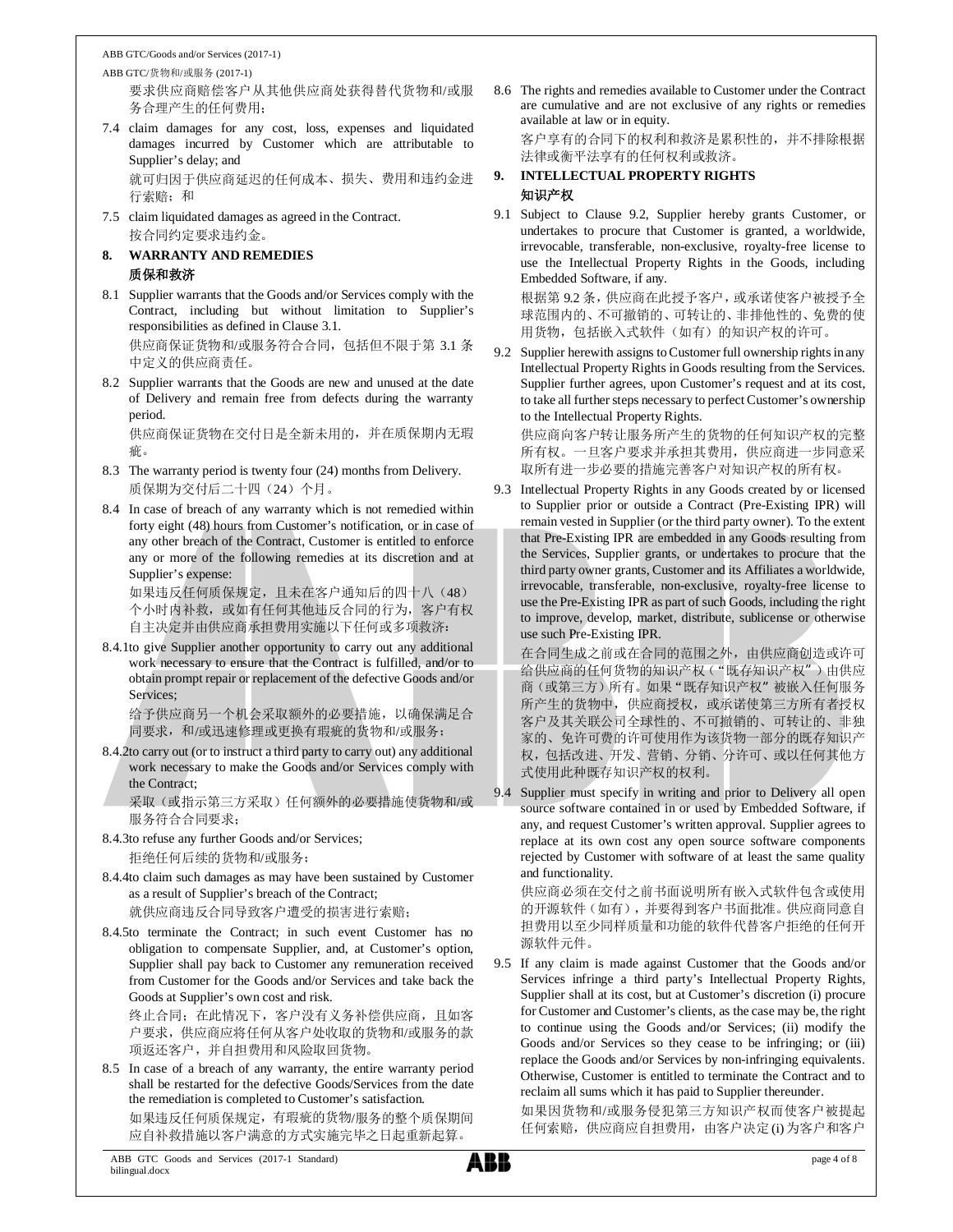ABB GTC/货物和/或服务 (2017-1)

的客户(视具体情况),获得继续使用货物和/或服务的权利; (ii)修改货物和/或服务使之停止侵权;或 (iii) 以不侵权的同等 物代替货物和/或服务。否则,客户有权终止合同并要求供应 商返还所有已支付给供应商的款项。

#### **10. COMPLIANCE, INTEGRITY** 诚信合规

- 10.1 Supplier shall provide the Goods and/or Services in compliance with all relevant laws, regulations, and codes of practice. 供应商应遵照所有相关法律、法规、和规范提供货物和/或服 务。
- 10.2 Supplier and its subcontractors must comply with the ABB List of Prohibited and Restricted Substances and report to Customer the substances contained in the Goods. Supplier must also comply with the reporting and other requirements regarding Conflict Minerals made available under **www.abb.com – Supplying – Material Compliance** – **ABB Policy and Supplier Requirements** or otherwise and shall provide Customer with documents, certificates and statements as requested. Any statement made by Supplier to Customer (whether directly or indirectly) with regard to materials used for or in connection with the Goods and/or Services will be deemed to be a representation under the Contract.

供应商和其分包商必须遵守《ABB 禁用和限制物质清单》规 定,并且向客户报告货物中包含的物质。供应商还必须遵守 有关冲突矿产的报告及其它要求,参见:**www.abb.com – Supplying – Material Compliance**–**ABB Policy and Supplier** Requirements, 或经要求应向客户提供文件、证明和声明。任 何供应商向客户所做的关于使用于货物和/或服务的或与货 物和/或服务有关的材料之声明(无论是直接的还是间接的), 将被视为合同下的一种陈述。

10.3 Supplier represents and warrants that it is and will remain fully compliant with all applicable trade and customs laws, regulations, instructions, and policies, including, but not limited to, satisfying all necessary clearance requirements, proofs of origin, export and import licenses and exemptions from, and making all proper filings with appropriate governmental bodies and/or disclosures relating to the provision of services, the release or transfer of goods, hardware, software and technology.

供应商陈述并保证其是并将一直遵守所有适用的贸易和海关 法律,规定,指令以及政策,包括但不限于:满足有管辖权的 政府机构所有必须的清关要求,来源地证明,向其取得进出 口许可和豁免,完成所有适当的备案,和/或披露有关提供服 务,货物、硬件,软件和技术的转让或转移。

10.4 No material or equipment included in or used for the Goods and/or Services must originate from any company or country listed in any relevant embargo issued by the authority in the country where the Goods and/or Services will be used or an authority otherwise having influence over the equipment and material forming part of the Goods and/or Services. If any of the Goods and/or Services are or will be subject to export restrictions, it is Supplier's responsibility to promptly inform Customer in writing of the particulars of such restrictions.

若货物和/或服务在某一国家使用或某一机构以任何方式对 构成货物和/或服务的设备及材料有影响力,则货物和/或服务 不允许包含或使用过来自于被该国家列于禁止或限制贸易清 单上的公司或国家的材料或设备。如果任何货物和/或服务受 到或将要受到出口限制,供应商应负责立即书面告知客户有 关该等限制的详细情况。

10.5 Both Parties warrant that each will not, directly or indirectly, and that each has no knowledge that other persons will, directly or indirectly, make any payment, gift or other commitment to its customers, to government officials or to agents, directors and employees of each Party, or any other party in a manner contrary

to applicable laws (including but not limited to the U. S. Foreign Corrupt Practices Act, the UK Bribery Act 2010 and, where applicable, legislation enacted by member states and signatories implementing the OECD Convention Combating Bribery of Foreign Officials), and shall comply with all relevant laws, regulations, ordinances and rules regarding bribery and corruption. Nothing in the Contract will render either Party or any of its Affiliates liable to reimburse the other for any such consideration given or promised.

双方特此保证,任何一方不会,且未知悉其他人会,直接或 间接地,以违反相关法律(包括但不限于美国《反海外贿赂 法》、《2010 年英国反贿赂法案》,以及适用的经合组织成 员国为实施《禁止在国际商业交易中贿赂外国政府官员公约》 制定的立法)规定的方式,向各方或任何他方客户、政府官 员、双方的代理、董事和员工或任何第三方付款、赠送礼物 或做出其他承诺,并且双方应遵守所有有关贿赂和腐败的法 律、法规、条例和规定。本合同的任何规定均不使任何一方 或任何其关联公司承担义务偿付另一方任何已给予的或承诺 的此种对价。

10.6 Supplier herewith acknowledges and confirms that Supplier has received a copy of ABB's Code of Conduct and ABB's Supplier Code of Conduct or has been provided information on how to access both ABB Codes of Conduct online under **www.abb.com/Integrity**. Supplier agrees to perform its contractual obligations in accordance with both ABB Codes of Conduct.

供应商在此认可并确认,其已收到一份 ABB 的行为准则和 《ABB 供应商行为准则》或已知悉如何在线(**www.abb.com/ Integrity**)获取 ABB 行为准则的信息。供应商同意按照 ABB 的行为准则履行其合同义务。

10.7 ABB has established reporting channels where Supplier and its employees may report suspected violations of applicable laws, policies or standards of conduct: Web portal: **www.abb.com/Integrity – Reporting Channels**; contact details specified on this Web portal.

ABB 已建立了报告渠道,供应商和其员工可以通过此渠道报 告可疑的违反适用的法律、政策或标准的行为:网址: **www.abb.com/ Integrity – Reporting Channels**;联系详情见 网站。

10.8 Any violation of an obligation contained in this Clause 10 is a material breach of the Contract and entitles the other Party to terminate the Contract with immediate effect and without prejudice to any further rights or remedies available thereunder or at law. Notwithstanding anything to the contrary in the Contract, Supplier shall, without any limitations, indemnify and hold harmless Customer for all liabilities, damages, cost or expenses incurred as a result of any such violation and termination of the Contract, or arising from export restrictions concealed by Supplier.

任何对第 10 条义务的违反是对本合同的实质性违约,并使另 一方有权终止合同并立即生效,且不影响其根据本合同或法 律获得任何进一步的权利或救济。尽管合同中有任何相反规 定,供应商应无限制地补偿和使客户免受由任何此种违反或 终止合同导致的或由供应商隐瞒出口限制导致的所有责任、 损害、成本或费用。

## **11. CONFIDENTIALITY, DATA SECURITY, DATA PROTECTION**

## 保密,数据安全,数据保护

11.1 Supplier shall keep in strict confidence all Customer Data and any other information concerning Customer's or its Affiliates' business, their products and/or their technologies which Supplier obtains in connection with the Goods and/or Services to be

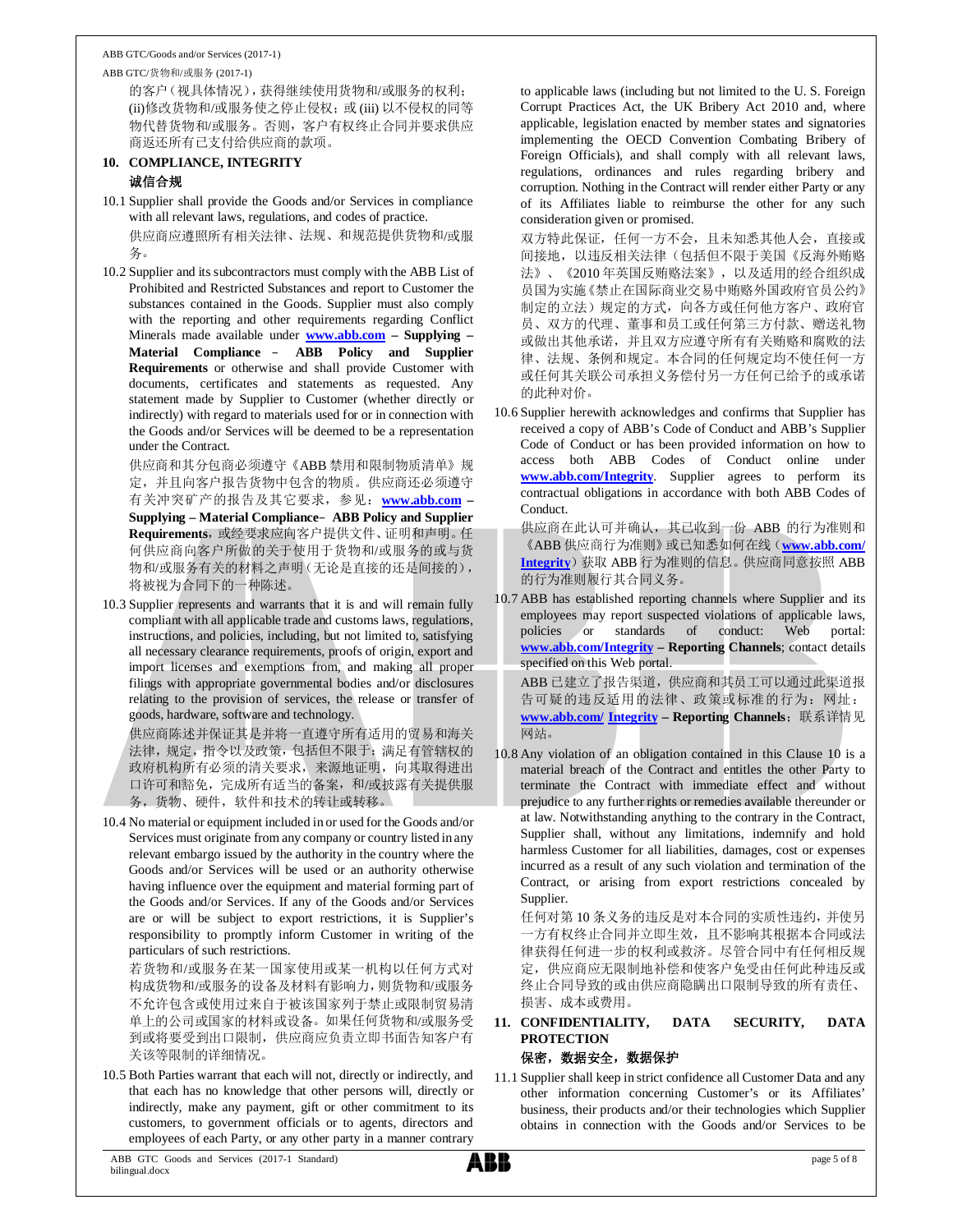#### ABB GTC/货物和/或服务 (2017-1)

provided (whether before or after acceptance of the Contract). Supplier shall restrict disclosure of such confidential material to such of its employees, agents or subcontractors or other third parties as need to know the same for the purpose of the provision of the Goods and/or Services to Customer. Supplier shall ensure that such employees, agents, subcontractors or other third parties are subject to and comply with the same obligations of confidentiality as applicable to Supplier and will be liable for any unauthorized disclosures.

供应商应对供应商获得的所有关于货物和/或服务(无论是接 受合同之前或之后)的客户数据和其他任何关于客户或其关 联公司业务、产品和/或技术的信息进行严格保密。供应商应 对因向客户提供货物和/或服务之目的而需知晓此类保密材 料的供应商的员工、代理或分包商或其他第三方限制披露此 类保密材料。供应商应保证这些员工、代理或分包商或其他 第三方遵守和符合适用于供应商的同样的保密义务,并对任 何未经授权的披露负责。

- 11.2 Supplier shall apply appropriate safeguards, adequate to the type of Customer Data to be protected, against the unauthorised access or disclosure of Customer Data and protect such Customer Data in accordance with the generally accepted standards of protection in the related industry, or in the same manner and to the same degree that it protects its own confidential and proprietary information – whichever standard is higher. Supplier may disclose confidential information to Permitted Additional Recipients (which means Supplier's authorised representatives, including auditors, counsels, consultants and advisors) provided always that (i) such information is disclosed on a strict need-to-know basis, and (ii) such Permitted Additional Recipients sign with Supplier a confidentiality agreement with terms substantially similar hereto or, where applicable, are required to comply with codes of professional conduct ensuring confidentiality of such information. Supplier shall comply with, and ensure that the Permitted Additional Recipients comply with, any security procedure, policy or standard provided to Supplier by Customer or any of its Affiliates from time to time, and in particular with the ABB Cyber Security Requirements for Suppliers as made available under **www.abb.com/Supplying/Cybersecurity**, or as otherwise set out in the Contract.
	- 供应商应使用足以保护客户数据的合适的保护措施防止未经 授权进入或披露客户数据,根据相关行业通常接受的保护标 准保护客户数据,或与保护其自有保密和专有信息相同方式 和相同程度保护数据-以高者为准。供应商可向"例外许可接 收者"(指供应商授权的代表,包括审计师、顾问、咨询师和 提供建议者)披露保密信息,但前提是(i)此种信息严格的以 有必要知道为基础而披露,和(ii)此种例外许可接收者与供应 商签署条款与本合同实质相似的保密协议,或须遵守确保信 息保密的专业行为准则(如适用)。供应商应遵守,且确保例 外许可接收者遵守客户或任何其关联公司向供应商不时提供 的任何安全程序、政策或标准,特别是 ABB 供应商网络安全 要求,参见: www.abb.com/Supplying/Cybersecurity, 或合同 中规定的要求。
- 11.3 Supplier must not (i) use Customer Data for any other purposes than for providing the Goods and/or Services, or (ii) reproduce the Customer Data in whole or in part in any form except as may be required by the Contract, or (iii) disclose Customer Data to any third party, except to Permitted Additional Recipients or with the prior written consent of Customer.

不允许供应商(i) 为非提供货物和/或服务之目的使用客户数 据; 或(ii) 以任何形式全部或部分复制客户数据, 除非该等复 制是履行合同所需的; 或(iii)向任何第三方披露客户数据, 向 例外许可接收方披露和客户事先书面同意除外。

11.4 Supplier shall install and update at its own cost adequate virus protection software and operating system security patches for all computers and software utilized in connection with providing the Goods and/or Services.

供应商应自担费用为与提供货物和/或服务有关的所有电脑 和软件安装和更新足够的病毒防护软件和操作系统安全补丁。

- 11.5 Supplier shall inform Customer without delay about suspicion of breaches of data security or other serious incidents or irregularities regarding any Customer Data. 供应商应不延迟地通知客户对于违反数据安全的怀疑或其他 严重事件或任何和客户数据有关的不寻常事件。
- 11.6 Supplier agrees that Customer is allowed to provide any information received from Supplier to any Affiliate of Customer. Supplier shall obtain in advance all necessary approval or consent for Customer to provide such information to Customer's Affiliates if such information is confidential for any reason or subject to applicable data protection or privacy laws and regulations. 供应商同意客户可以向客户的任何关联公司提供来自于供应 商的任何信息。供应商应就客户向客户的关联公司提供此种 信息事先获得所必要的批准或同意,如果此种信息因任何原 因或须遵守适用的数据保护或隐私法律法规而是保密的。

#### **12. LIABILITY AND INDEMNITY** 责任和赔偿

12.1 Without prejudice to applicable mandatory law, Supplier shall, without any limitations, indemnify and hold harmless Customer for all liabilities, damages, cost, losses or expenses incurred by Customer as a result of Supplier's breach of the Contract. Supplier shall, without any limitations, indemnify and hold harmless Customer for any claim made by a third party against Customer in connection with the Goods and/or Services, including but without limitation to claims that such Goods and/or Services infringe a third party's Intellectual Property Rights. Upon Customer's request Supplier shall defend Customer against any third party claims.

在不影响适用的强制性法律的情况下,供应商应无限制地补 偿客户和使客户免受由于供应商违反合同而使客户遭受的所 有责任、损害、费用、损失或开支。供应商应无限制地补偿客 户和使客户免受第三方向客户提出的与货物和/或服务有关 的任何索赔,包括但不限于此种货物和/或服务侵犯第三方知 识产权的索赔。经客户要求,供应商应就任何第三方索赔为 客户辩护。

12.2 Supplier is responsible for the control and management of all of its employees, suppliers and/or subcontractors, and it is responsible for their acts or omissions as if they were the acts or omissions of Supplier.

供应商负责对其所有员工、供应商和/或分包商进行控制和管 理,并对他们的行为或疏忽负责,就如这些行为或疏忽是供 应商所为。

- 12.3 Supplier shall maintain in force, and upon request provide evidence of, adequate liability insurance and statutory worker's compensation/employer's liability insurance with reputable and financially sound insurers, which however will not relieve Supplier from any liability towards Customer. The insured amount cannot be considered as limitation of liability. 供应商应有效保存并应要求提供在声誉和经济状况良好的保 险机构投保的足够的责任保险和法定的劳工保险/雇主责任 保险的证明,但该保险并不免除任何供应商向客户承担的责 任。投保额不应被视为责任限制。
- 12.4 Customer reserves the right to set off any claims under a Contract against any amounts owed to Supplier.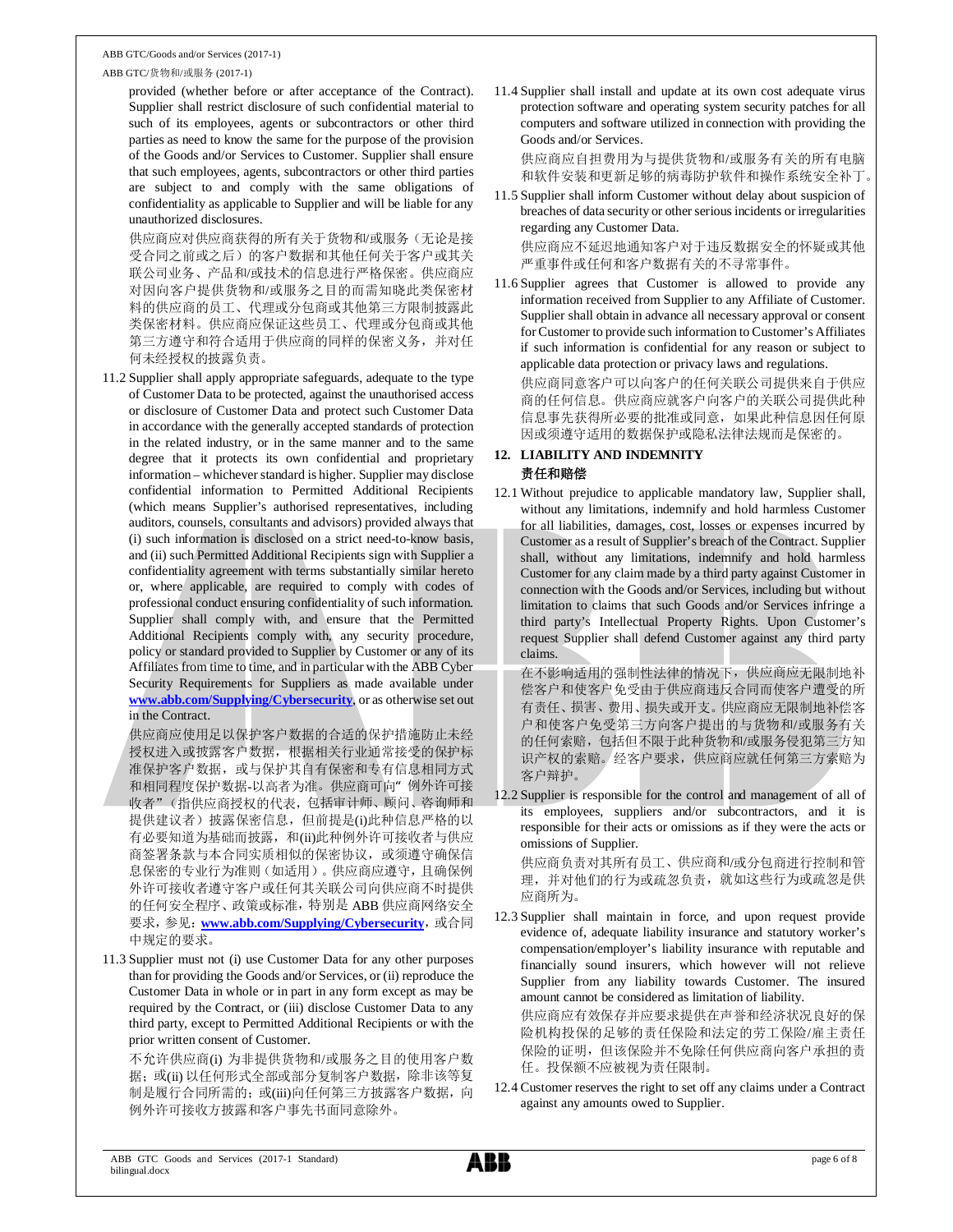ABB GTC/货物和/或服务 (2017-1)

客户有权以合同项下的任何索赔额抵消应付给供应商的任何 款项。

## **13. TERMINATION**

### 终止

13.1 Customer may terminate the Contract for convenience in whole or in part by giving Supplier thirty (30) calendar days written notice. In such event Customer shall pay to Supplier the value of the delivered but unpaid Goods and/or Services and proven direct cost reasonably incurred by Supplier for the undelivered Goods and/or Services, however in no event more than the price for the Goods and/or Services agreed under the Contract. No further compensation will be due to Supplier.

客户可提前三十(30)个日历日向供应商发出书面通知因便 利全部或部分终止合同。在这种情况下,客户应向供应商支 付已提供的但未被偿付的货物和/或服务的价值和未提供的 货物和/或服务所产生的经过证实的直接合理成本,但是在任 何情况下该支付金额不应超过合同项下的货物和/或服务价 格。供应商将不能获得任何进一步补偿。

- 13.2 In the event of Supplier's breach of the Contract, Customer is entitled to terminate the Contract in accordance with Clause 8.4. 在供应商违反合同的情况下,客户有权根据第 8.4 条终止合 同。
- 13.3 Customer may terminate the Contract with immediate effect by notice in writing in the event that (i) an interim order is applied for or made, or a voluntary arrangement approved, or a petition for a bankruptcy order is presented or a bankruptcy order is made against Supplier; or (ii) any circumstances arise which entitle the court or a creditor to appoint a receiver or administrator or to make a winding-up order; or (iii) other similar action is taken against or by Supplier by reason of its insolvency or in consequence of debt; or (iv) there is a change of control of Supplier.

若(i)针对供应商已申请临时指令、或批准的自愿安排、或已 申请破产指令或已经做出破产指令; 或(ii)出现了法院或债权 人指定了接管人或管理人的任何情形,或做出了自愿清算指 令;或(iii)因破产或由此产生的债务已提起针对供应商的或供 应商提起了其他类似的行动;或(iv)供应商的控制权有变化, 客户可以通过书面通知终止合同并立即生效。

13.4 Upon termination Supplier shall immediately and at Supplier's expense return to Customer all Customer property (including any Customer Data, documentation, and transfer of Intellectual Property Rights) then under Supplier's control and provide Customer with the complete documentation about the delivered Goods and/or Services.

一旦合同终止,供应商应自担费用立即将所有供应商控制的 客户财产(包括任何客户数据、文档、和转让的知识产权)返 还给客户,并向客户提供完整的与已交付货物和/或服务相关 的文档。

## **14. FORCE MAJEURE** 不可抗力

14.1 Neither Party will be liable for any delay or failure to perform its obligations under a Contract if the delay or failure results from an event of Force Majeure. Force Majeure means an event that was not foreseeable by the affected Party at the time of execution of the Contract, is unavoidable and outside the reasonable control of the affected Party, provided that it cannot overcome such event despite all reasonable efforts, and that it provides notice to the other Party within five (5) calendar days from occurrence of the Force Majeure event.

任何一方不对由于不可抗力事件导致的延迟履行或未能履行 合同项下的义务负责。不可抗力事件指受影响方在执行合同 时不能预见、不可避免的和在受影响方合理控制之外的事件, 前提条件是尽管付出了所有合理努力,受影响方仍无法克服 此种事件,并且受影响方在发生不可抗力事件后五(5)个日 历日内通知了另一方。

14.2 If a Force Majeure event exceeds thirty (30) calendar days, either Party may terminate the Contract forthwith by written notice without liability. Each Party shall use reasonable efforts to minimise the effects of the Force Majeure event. 如果不可抗力事件持续超过三十(30)个日历日,任何一方

可以通过书面形式通知终止合同,而无需承担责任。每方都 应尽其合理努力,减轻不可抗力事件的影响。

#### **15. ASSIGNMENT AND SUBCONTRACTING** 转让和分包

15.1 Supplier may neither assign, nor transfer, encumber nor subcontract the Contract, nor any parts thereof (including any monetary receivables from Customer) without prior written approval of Customer.

未经客户的事先书面批准,供应商不得转让、转移、抵押或 分包合同或其任何部分(包括来自客户的任何应收款)。

15.2 Customer may assign, transfer, encumber, subcontract or deal in any other manner with the Contract or parts thereof to its Affiliates.

客户可将合同或其任何部分转让、转移、抵押、分包或以其 他方式交易给其关联公司。

**16. NOTICES**

## 通知

Any notice must be given duly signed by registered mail, courier, fax or by e-mail to the address of the relevant Party as stated in the Contract or to such other address as such Party may have notified in writing. Email and fax require written confirmation of the receiving Party. Supplier's reply, correspondence, information or documentation related to the Contract must be provided in the language used in the Contract.

任何通知必须以挂号信、快件、传真或电子邮件的方式发送至合 同中说明的相关方的地址或该方以书面形式通知另一方的其他地 址。以电子邮件和传真发送的通知要求接收方的书面确认。供应 商与合同有关的回复、通信、信息或文件必须以合同中使用的语 言提供。

**17. WAIVERS**

弃权

Failure to enforce or exercise any term of the Contract does not constitute a waiver of such term and does not affect the right later to enforce such or any other term therein contained.

未能实施或执行合同的任何条款不构成放弃该条款,并且不影响 以后执行该条款或任何其他条款的权利。

### **18. GOVERNING LAW AND DISPUTE SETTLEMENT** 管辖法律和争议解决

18.1 The Contract is governed by the laws of the country (and/or the state, as applicable) where Customer is registered, however under exclusion of its conflict of law rules and the United Nations Convention on International Sale of Goods.

合同受客户注册国(和/或州,若适用)的法律管辖,《联合 国国际货物销售合同公约》和其冲突法规则不适用。

18.2 If Customer and Supplier are registered in the same country, any dispute arising in connection with the Contract which cannot be settled amicably shall be submitted for resolution to the jurisdiction of the competent courts at Customer's place of registration.

如果客户和供应商在同一国家注册,任何不能友好协商解决 的与合同有关的争议,应提交客户注册地的管辖法院进行裁 决。

**ABB**